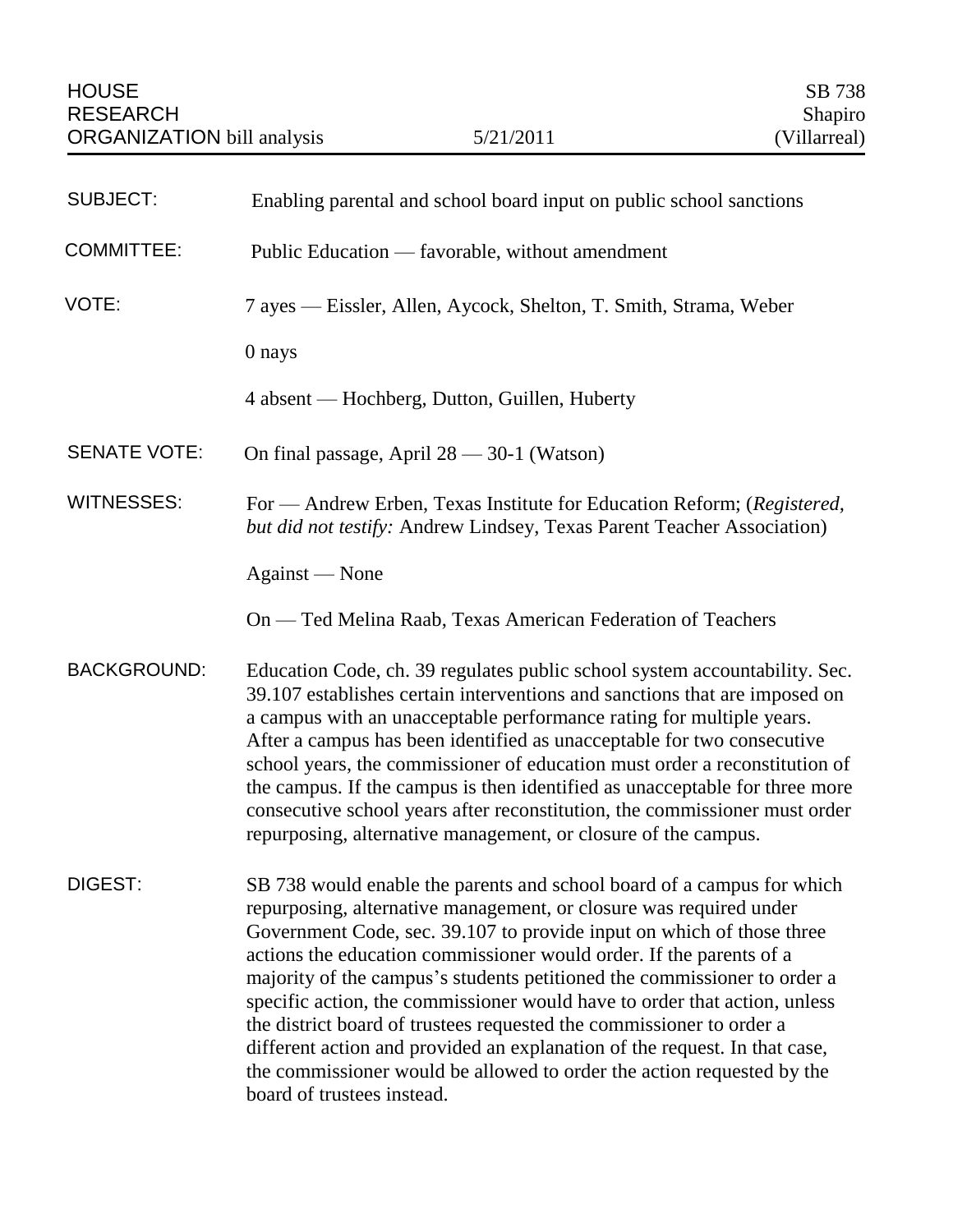## SB 738 House Research Organization page 2

The bill would take immediate effect if finally passed by a two-thirds record vote of the membership of each house. Otherwise, it would take effect September 1, 2011. The bill would apply beginning with the 2011- 2012 school year.

**SUPPORTERS** SAY: SB 738 would give parents a voice in a required sanctioning of a failing school by allowing them to petition the education commissioner for the particular sanction they believed should be ordered. By requiring a majority of the students' parents to sign onto a written petition for a particular choice, the bill would encourage parents to communicate, collaborate, and reach agreement on the future of their children's education. Under current law, the choices of ordering repurposing, alternative management, or closure are left entirely up to the education commissioner. SB 738 would give parents a seat at the table, enabling them to provide local, informed input on a decision that critically affected the lives of their children.

> SB 738 also would enable the school district's board of trustees to give the education commissioner formal input on the choice of sanction. This backstop provision would ensure that the commissioner could order a sanction other than one selected by the parents if the school board and the commissioner both believed a particular alternative sanction would be more prudent due to reasons provided in a written explanation from the school board, such as undue influence by charter schools on the parents' request. Keeping the voices of the parents and the school board distinct would allow all perspectives on the school sanctioning to be heard.

To ensure protection of quality educational standards and employee safeguards currently embodied in the Education Code, certain provisions were removed from SB 738 as filed that would have allowed more opportunities for districts and campuses to be converted into charter districts and schools. By eliminating these provisions, SB 738 would better target its focus on the lowest-performing schools and their partnerships with parents.

**OPPONENTS** SAY: SB 738 would create a mechanism for well-financed charter schools to attempt to gain control of traditional public schools by campaigning for worried parents to petition for alternative management. While the bill commendably would give parents a voice in an important decision on the future of their children's education, that voice would be so powerful and potentially final that the bill would make those parents the target of